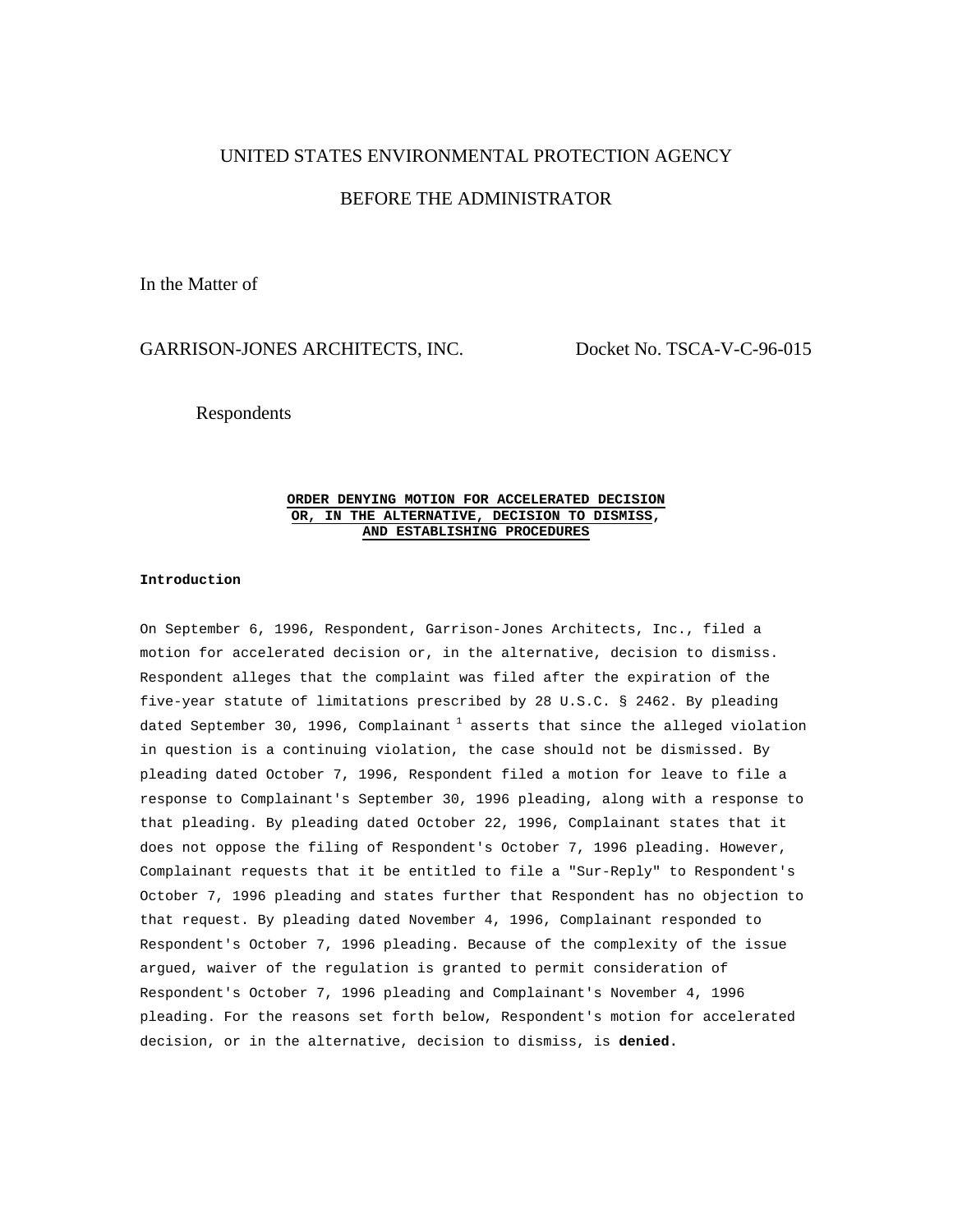#### **Background and Argument**

This proceeding commenced with a complaint submitted by Complainant on August 22, 1996. The complaint alleges that the case is a "civil action instituted pursuant to section 16(a) of the Toxic Substances Control Act (TSCA), 15 U.S.C. § 2615(a), which provides for the assessment of a civil penalty against any person who violates a provision of section 15 of TSCA, 15 U.S.C. § 2614. TSCA was subsequently amended by the Asbestos Hazard Emergency Response Act (AHERA) , 15 U. S. C. § § 2641-2654, which was codified as subchapter II of TSCA." More specifically, the complaint alleges that Respondent inspected the Jordan Elementary School and the Centralia Junior High School for the presence of asbestos during the spring and summer of 1988 in order to effect the District's compliance with Section 203 of AHERA. However, the complaint alleges that during the 1988 inspection, Respondent failed to identify certain materials as required by 40 C.F.R. § 763.85(a) (4).

Respondent states that the complaint was filed after the five-year statute of limitations had expired and that it should therefore be dismissed as untimely. Respondent states that administrative proceedings, such as the instant case, are subject to 28 U.S.C. § 2462 entitled "Time for commencing proceedings," which provides as follows:

Except as otherwise provided by Act of Congress, an action, suit or proceeding for the enforcement of any civil fine, penalty, or forfeiture, pecuniary or otherwise, shall not be entertained unless commenced within **five years** from the date when the claim first accrued if, within the same period, the offender or the property is found with the United States in order that proper service may be made thereon. (emphasis added)

As support for the applicability of this statutory provision to this proceeding, Respondent cites 3M Company v. Browner, 17 F.3d 1453 (D.C. Cir. 1994). Further, Respondent states that the cases cited by Complainant do not support Complainant's position.

In response, Complainant argues that the violations of TSCA were of a continuing nature. Complainant agrees that 3M stands for the proposition that 28 U.S.C. § 2462 applies to the instant case; however, it does not address the question of how that provision would apply to a case of continuing violation. In addition to case law, Complainant cites section 16(a) of TSCA as support for its arguments.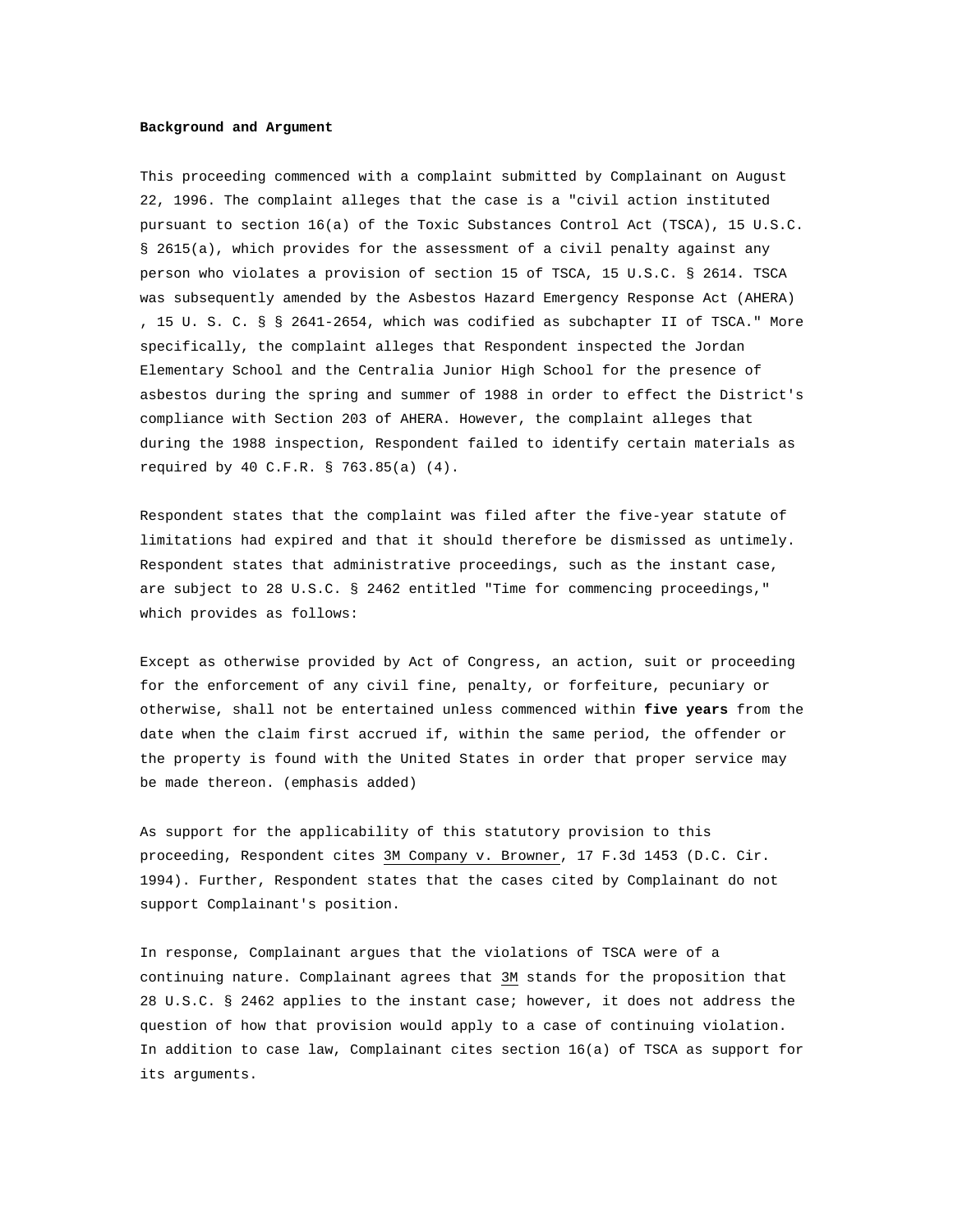#### **Decision**

Respondent's argument is not persuasive. Section 16 (a) (1) of TSCA states as follows:

(1) Any person who violates a provision of section 2614 or 2689 of this title shall be liable to the United States for a civil penalty in an amount not to exceed \$25,000 for each such violation. **Each day such a violation continues shall, for purposes of this sub-section, constitute a separate violation of section 2614 or 2689 of this title.**

Thus, it is possible that the violation alleged is continuing in nature, so as to make the violations occurring within the five years preceding the filing of the complaint within the statute of limitations. However, it is premature to determine conclusively at this early stage of the proceeding that a violation has, in fact, occurred or, if it has, that the violation is continuing in nature, such that Respondent may be liable for continuing violations which have occurred five years prior to the filing of the complaint in this proceeding. However, sufficient doubt has been raised by Complainant as to this issue to support denial of Respondent's motion. The record is not sufficient at this time to show that Respondent's alleged violation is a single act, or whether it is continuing in nature.  $^{2}$  Accordingly, Respondent's motion is denied.

### **Further Procedures**

At this point, it is appropriate to set procedural dates in this case. To allow for a more focused presentation of the issues, the schedule shall provide for the filing of prehearing exchanges  $^3$  in seriatim fashion pursuant to the following schedule:

**May 16, 1997 -** Complainant's Initial Prehearing Exchange

**June 30, 1997 -** Respondent's Answering (Direct and Rebuttal)

Prehearing Exchange

**July 15, 1997 -** Complainant's Rebuttal Prehearing Exchange

(if necessary)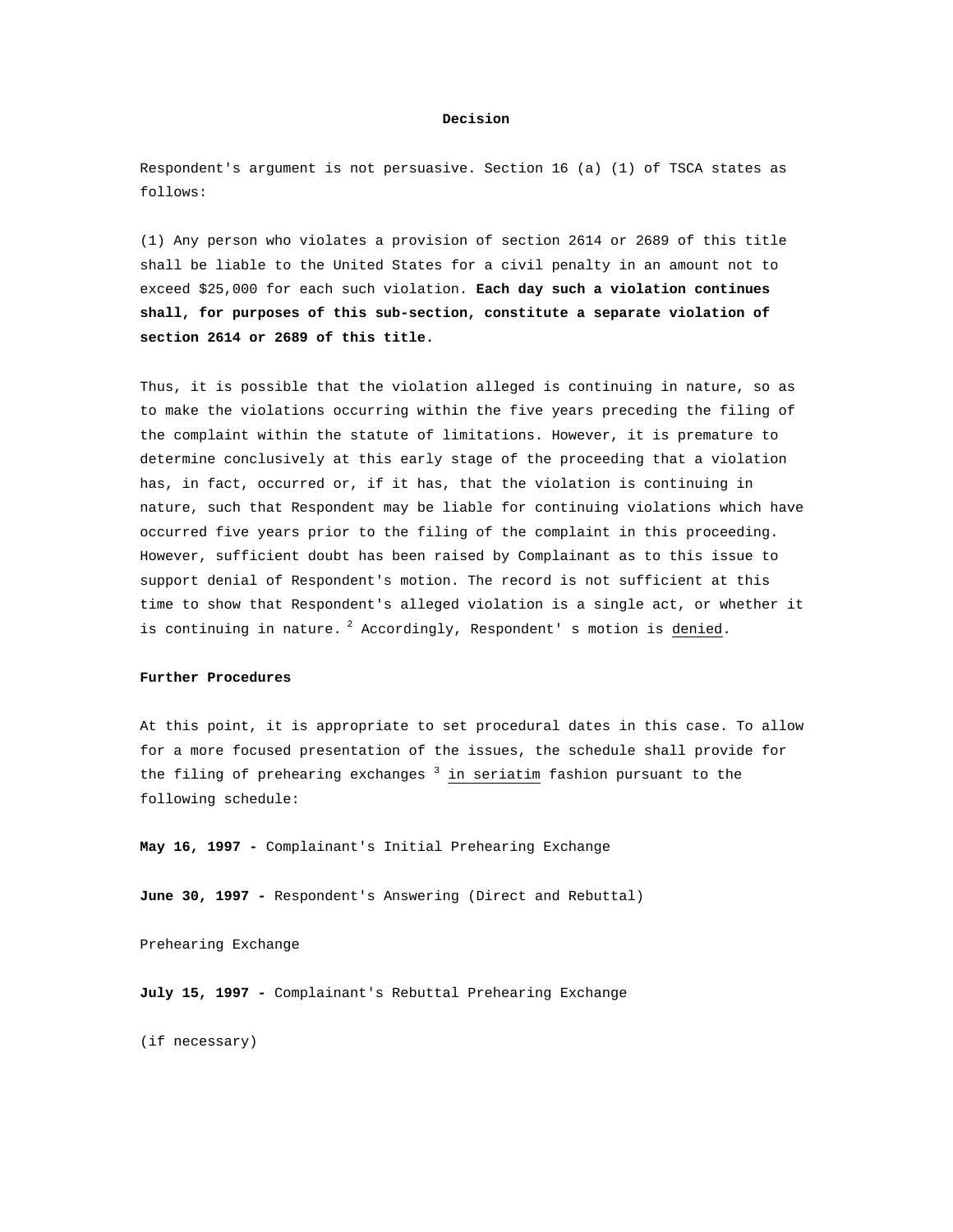In the prehearing exchange each party shall submit the names of the expert and other witnesses intended to be called at the hearing with a brief narrative summary of their expected testimony, and copies of alldocuments and exhibits intended to be introduced into evidence. See Section 22.19(b) of the Rules. Each party shall submit its views as to the place of hearing. See Sections 22.21(d) and 22.19(d) of the Rules. Failure of the Complainant to meet the deadline for the initial prehearing exchange shall result in a dismissal of the case for failure to prosecute.

Some words of caution to the parties--every motion filed in this proceeding must be served in sufficient time to permit a response by opposing counsel and to permit the issuance of an order before the deadlines set by this order or any subsequent order. EPA Rule 22.16(b), 40 C.F.R. § 22.16(b), allows a ten-day response period for answers to motions. Rule 22.07(c), 40 C.P.R. § 22.07(c), further provides that where a pleading or document is served by mail, an additional five days is added to the ten-day period.

The original of all pleadings, statements and documents (with any attachments) required or permitted to be filed in this order shall be sent to the Regional Hearing Clerk and copies (with any attachments) shall be sent to the undersigned.

In its Answer to the Complaint, the Respondent exercised its right to request a hearing in accordance with Section 554 of the Administrative Procedure Act (APA), 5 U.S.C. § 554. See also 15 U.S.C. § 2615(a). If the parties cannot settle, APA §  $554(c)(2)$  calls for a hearing under APA § 556. "A party is entitled to present his case or defense by oral or documentary evidence, to submit rebuttal evidence, and to conduct such cross-examination as may be required for a full and true disclosure of the facts." 5 U.S.C § 556(d). Thus, the Respondent has the right to defend itself against the EPA's charges by way of direct evidence, rebuttal evidence or through cross-examination of the EPA's witnesses. It is entitled to elect any or all three means to pursue its defense. If the Respondent elects to conduct cross-examination of EPA witnesses and to forgo the presentation of answering evidence, it shall serve a statement to that effect on **June 30, 1997.**

Charles E. Bullock Administrative Law Judge

Dated: March 11, 1997 Washington, D.C.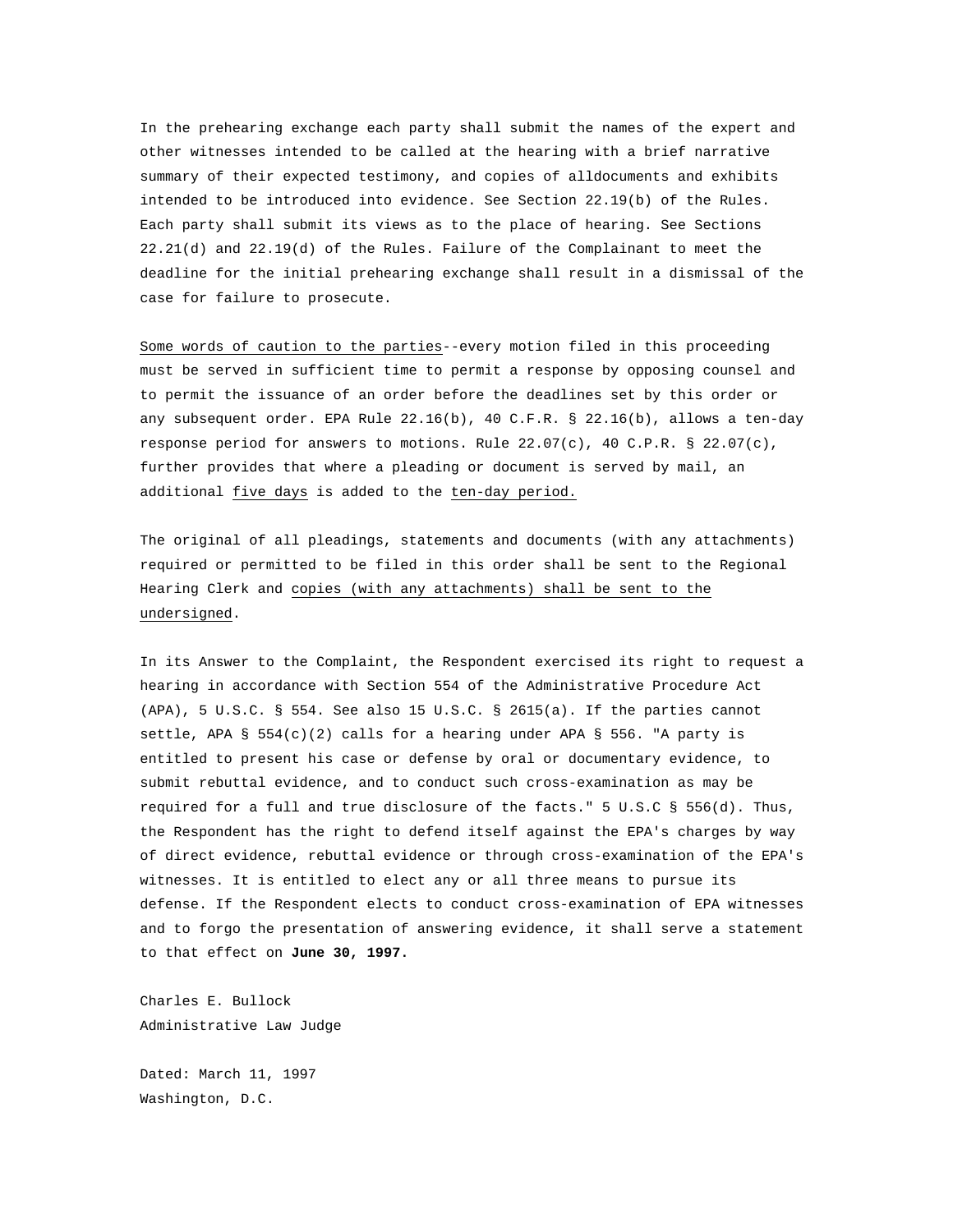## **IN THE MATTER OF GARRISON-JONES ARCHITECTS, INC.,** Respondent

Docket No. TSCA-V-C-96-015

#### **CERTIFICATE OF SERVICE**

I certify that the foregoing order dated March 11, 1997, was sent in the following manner to the addressees listed below:

Original by Regular Mail to:

Ms. Sonja Brooks Regional Hearing Clerk U.S. Environmental Protection Agency, Region 5 77 West Jackson Boulevard Chicago, IL 60604-3590

Copies by Regular Mail to:

Counsel for Complainant:

Robert Guenther, Esquire Assistant Regional Counsel U.S. Environmental Protection Agency, Region 5 (C-29A) 77 West Jackson Boulevard Chicago, IL 60604-3590

Counsel for Respondent:

Richard J. Zalasky, Esquire RABBITT, PITZER & SNODGRASS, P.C. One Boatmen's Plaza 800 Market Street, Suite 2300 St. Louis, MO 63101-2608

Marion Walzel Legal Assistant

Dated: March 11, 1997